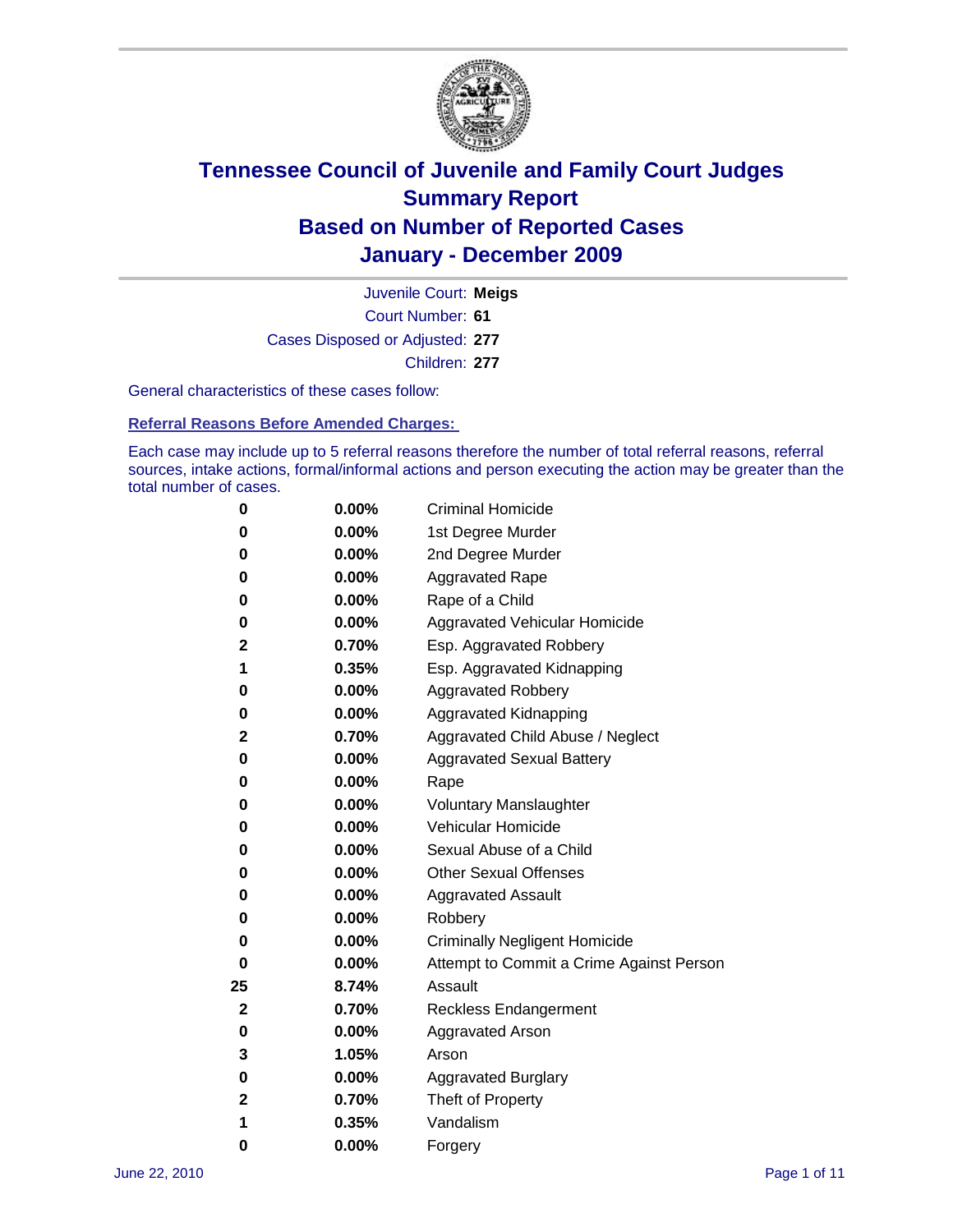

Court Number: **61** Juvenile Court: **Meigs** Cases Disposed or Adjusted: **277** Children: **277**

#### **Referral Reasons Before Amended Charges:**

Each case may include up to 5 referral reasons therefore the number of total referral reasons, referral sources, intake actions, formal/informal actions and person executing the action may be greater than the total number of cases.

| 0            | 0.00%    | <b>Worthless Checks</b>                                     |
|--------------|----------|-------------------------------------------------------------|
| 0            | 0.00%    | Illegal Possession / Fraudulent Use of Credit / Debit Cards |
| 0            | 0.00%    | <b>Burglary</b>                                             |
| 0            | $0.00\%$ | Unauthorized Use of a Vehicle                               |
| 1            | 0.35%    | <b>Cruelty to Animals</b>                                   |
| 0            | 0.00%    | Sale of Controlled Substances                               |
| $\mathbf{2}$ | 0.70%    | <b>Other Drug Offenses</b>                                  |
| 1            | 0.35%    | <b>Possession of Controlled Substances</b>                  |
| 0            | 0.00%    | <b>Criminal Attempt</b>                                     |
| 0            | 0.00%    | Carrying Weapons on School Property                         |
| 0            | 0.00%    | Unlawful Carrying / Possession of a Weapon                  |
| 1            | 0.35%    | <b>Evading Arrest</b>                                       |
| 0            | $0.00\%$ | Escape                                                      |
| 1            | 0.35%    | Driving Under Influence (DUI)                               |
| $\mathbf{2}$ | 0.70%    | Possession / Consumption of Alcohol                         |
| 0            | $0.00\%$ | Resisting Stop, Frisk, Halt, Arrest or Search               |
| 0            | $0.00\%$ | <b>Aggravated Criminal Trespass</b>                         |
| 0            | $0.00\%$ | Harassment                                                  |
| 0            | 0.00%    | Failure to Appear                                           |
| 0            | 0.00%    | Filing a False Police Report                                |
| 0            | 0.00%    | Criminal Impersonation                                      |
| 0            | 0.00%    | <b>Disorderly Conduct</b>                                   |
| 5            | 1.75%    | <b>Criminal Trespass</b>                                    |
| 0            | 0.00%    | <b>Public Intoxication</b>                                  |
| 0            | $0.00\%$ | Gambling                                                    |
| 8            | 2.80%    | Traffic                                                     |
| 4            | 1.40%    | <b>Local Ordinances</b>                                     |
| 2            | 0.70%    | Violation of Wildlife Regulations                           |
| 0            | $0.00\%$ | Contempt of Court                                           |
| 0            | 0.00%    | Violation of Probation                                      |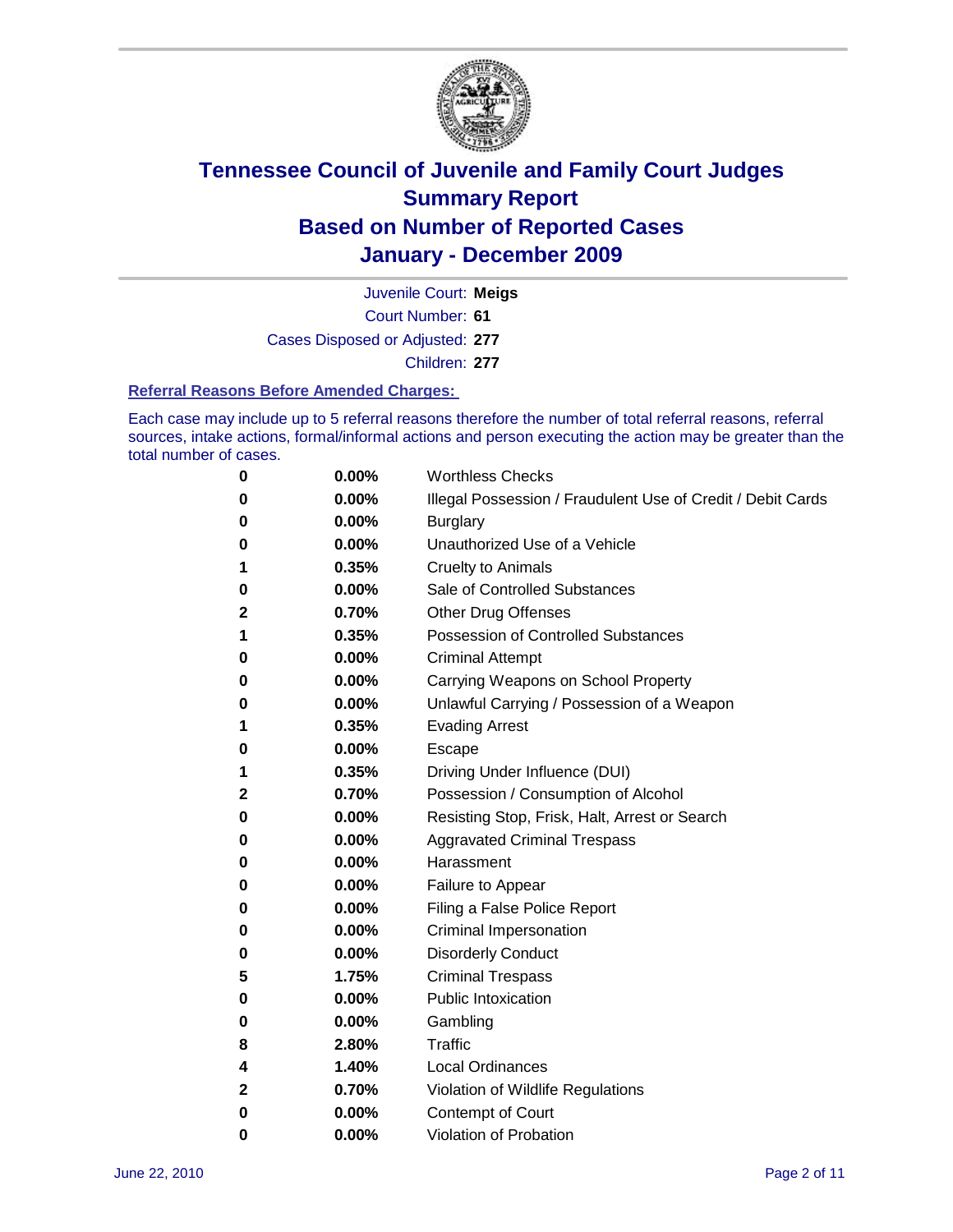

Court Number: **61** Juvenile Court: **Meigs** Cases Disposed or Adjusted: **277** Children: **277**

#### **Referral Reasons Before Amended Charges:**

Each case may include up to 5 referral reasons therefore the number of total referral reasons, referral sources, intake actions, formal/informal actions and person executing the action may be greater than the total number of cases.

| 0            | 0.00%   | Violation of Aftercare                 |
|--------------|---------|----------------------------------------|
| 18           | 6.29%   | Unruly Behavior                        |
| 10           | 3.50%   | Truancy                                |
| 11           | 3.85%   | In-State Runaway                       |
| 0            | 0.00%   | Out-of-State Runaway                   |
| 24           | 8.39%   | Possession of Tobacco Products         |
| $\bf{0}$     | 0.00%   | Violation of a Valid Court Order       |
| $\mathbf{2}$ | 0.70%   | Violation of Curfew                    |
| $\mathbf 0$  | 0.00%   | <b>Sexually Abused Child</b>           |
| $\bf{0}$     | 0.00%   | <b>Physically Abused Child</b>         |
| 76           | 26.57%  | Dependency / Neglect                   |
| 1            | 0.35%   | <b>Termination of Parental Rights</b>  |
| 0            | 0.00%   | <b>Violation of Pretrial Diversion</b> |
| 0            | 0.00%   | Violation of Informal Adjustment       |
| 13           | 4.55%   | <b>Judicial Review</b>                 |
| 24           | 8.39%   | <b>Administrative Review</b>           |
| $\mathbf{2}$ | 0.70%   | <b>Foster Care Review</b>              |
| 37           | 12.94%  | Custody                                |
| 0            | 0.00%   | Visitation                             |
| 0            | 0.00%   | Paternity / Legitimation               |
| 0            | 0.00%   | Child Support                          |
| 0            | 0.00%   | <b>Request for Medical Treatment</b>   |
| 0            | 0.00%   | <b>Consent to Marry</b>                |
| 3            | 1.05%   | Other                                  |
| 286          | 100.00% | <b>Total Referrals</b>                 |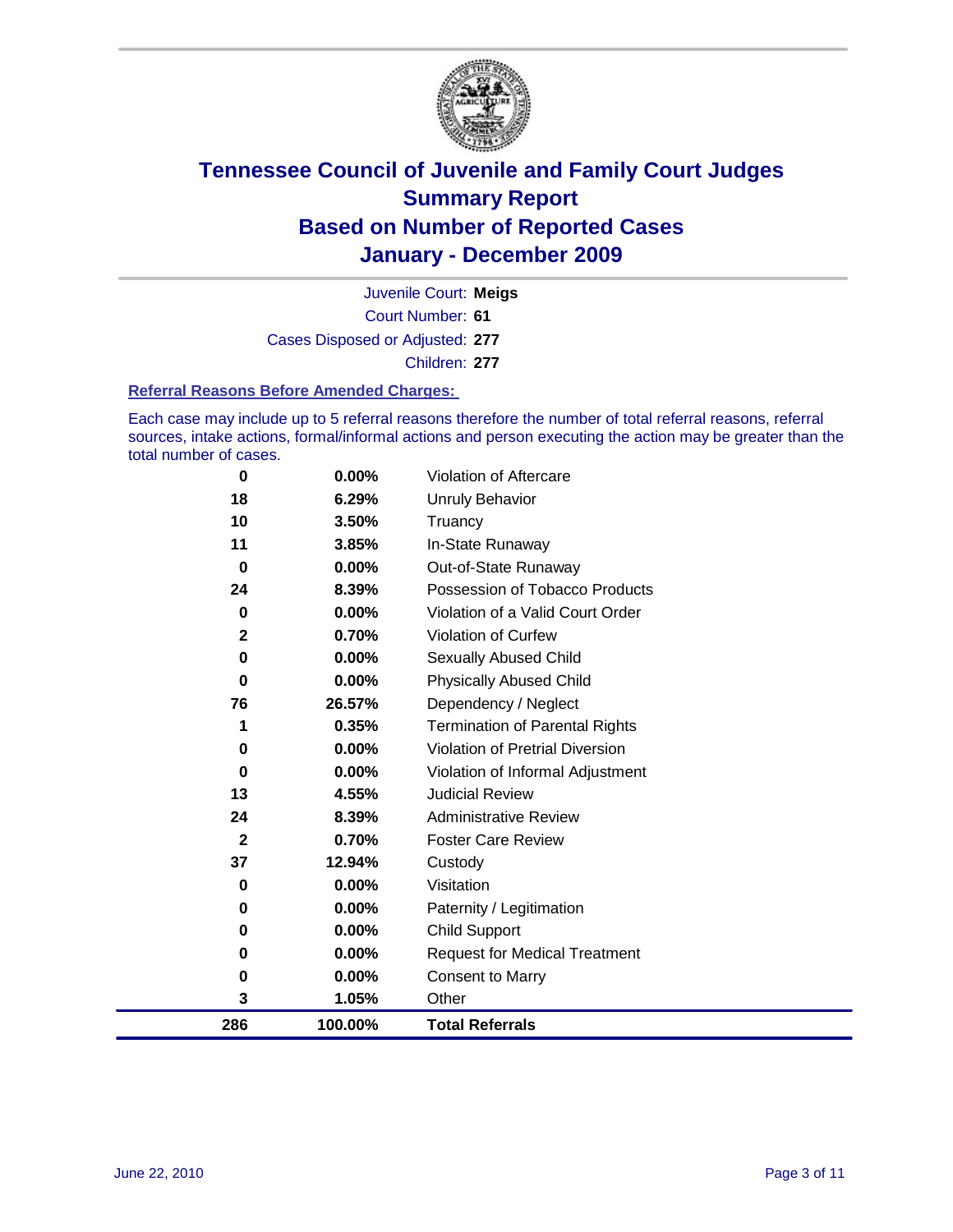

| Juvenile Court: Meigs           |         |                                   |  |  |
|---------------------------------|---------|-----------------------------------|--|--|
|                                 |         | Court Number: 61                  |  |  |
| Cases Disposed or Adjusted: 277 |         |                                   |  |  |
| Children: 277                   |         |                                   |  |  |
| <b>Referral Sources: 1</b>      |         |                                   |  |  |
| 43                              | 15.03%  | Law Enforcement                   |  |  |
| 33                              | 11.54%  | Parents                           |  |  |
| 51                              | 17.83%  | Relatives                         |  |  |
| 0                               | 0.00%   | Self                              |  |  |
| 69                              | 24.13%  | School                            |  |  |
| 0                               | 0.00%   | <b>CSA</b>                        |  |  |
| 73                              | 25.52%  | <b>DCS</b>                        |  |  |
| 1                               | 0.35%   | <b>Other State Department</b>     |  |  |
| 0                               | 0.00%   | <b>District Attorney's Office</b> |  |  |
| 12                              | 4.20%   | <b>Court Staff</b>                |  |  |
| 0                               | 0.00%   | Social Agency                     |  |  |
| 0                               | 0.00%   | <b>Other Court</b>                |  |  |
| 2                               | 0.70%   | Victim                            |  |  |
| 0                               | 0.00%   | Child & Parent                    |  |  |
| 0                               | 0.00%   | Hospital                          |  |  |
| $\bf{0}$                        | 0.00%   | Unknown                           |  |  |
| 2                               | 0.70%   | Other                             |  |  |
| 286                             | 100.00% | <b>Total Referral Sources</b>     |  |  |

### **Age of Child at Referral: 2**

| 277 | 100.00% | <b>Total Child Count</b> |
|-----|---------|--------------------------|
| 0   | 0.00%   | <b>Unknown</b>           |
| 0   | 0.00%   | Ages 19 and Over         |
| 46  | 16.61%  | Ages 17 through 18       |
| 73  | 26.35%  | Ages 15 through 16       |
| 35  | 12.64%  | Ages 13 through 14       |
| 15  | 5.42%   | Ages 11 through 12       |
| 108 | 38.99%  | Ages 10 and Under        |
|     |         |                          |

<sup>1</sup> If different than number of Referral Reasons (286), verify accuracy of your court's data.

<sup>2</sup> One child could be counted in multiple categories, verify accuracy of your court's data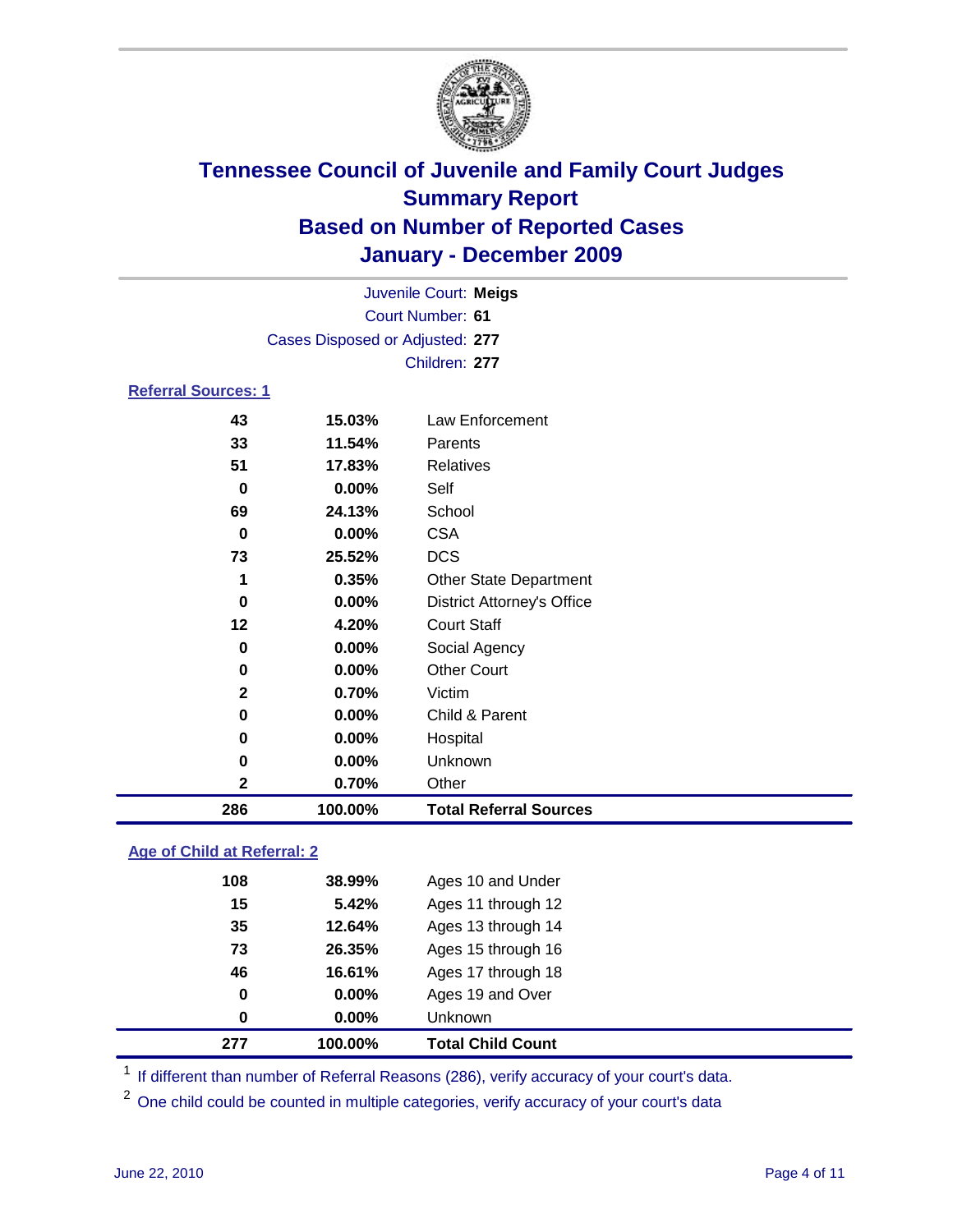

| Juvenile Court: Meigs                   |                                 |                          |  |  |  |
|-----------------------------------------|---------------------------------|--------------------------|--|--|--|
| Court Number: 61                        |                                 |                          |  |  |  |
|                                         | Cases Disposed or Adjusted: 277 |                          |  |  |  |
|                                         |                                 | Children: 277            |  |  |  |
| Sex of Child: 1                         |                                 |                          |  |  |  |
| 163                                     | 58.84%                          | Male                     |  |  |  |
| 114                                     | 41.16%                          | Female                   |  |  |  |
| $\mathbf 0$                             | 0.00%                           | Unknown                  |  |  |  |
| 277                                     | 100.00%                         | <b>Total Child Count</b> |  |  |  |
| Race of Child: 1                        |                                 |                          |  |  |  |
| 266                                     | 96.03%                          | White                    |  |  |  |
| $\mathbf{2}$                            | 0.72%                           | African American         |  |  |  |
| $\overline{\mathbf{2}}$                 | 0.72%                           | Native American          |  |  |  |
| 0                                       | 0.00%                           | Asian                    |  |  |  |
| 6                                       | 2.17%                           | Mixed                    |  |  |  |
| 1                                       | 0.36%                           | Unknown                  |  |  |  |
| 277                                     | 100.00%                         | <b>Total Child Count</b> |  |  |  |
| <b>Hispanic Origin: 1</b>               |                                 |                          |  |  |  |
| 4                                       | 1.44%                           | Yes                      |  |  |  |
| 273                                     | 98.56%                          | No                       |  |  |  |
| $\mathbf 0$                             | 0.00%                           | Unknown                  |  |  |  |
| 277                                     | 100.00%                         | <b>Total Child Count</b> |  |  |  |
| <b>School Enrollment of Children: 1</b> |                                 |                          |  |  |  |
| 213                                     | 76.90%                          | Yes                      |  |  |  |
| 62                                      | 22.38%                          | No                       |  |  |  |
| $\overline{\mathbf{2}}$                 | 0.72%                           | Unknown                  |  |  |  |
| 277                                     | 100.00%                         | <b>Total Child Count</b> |  |  |  |

One child could be counted in multiple categories, verify accuracy of your court's data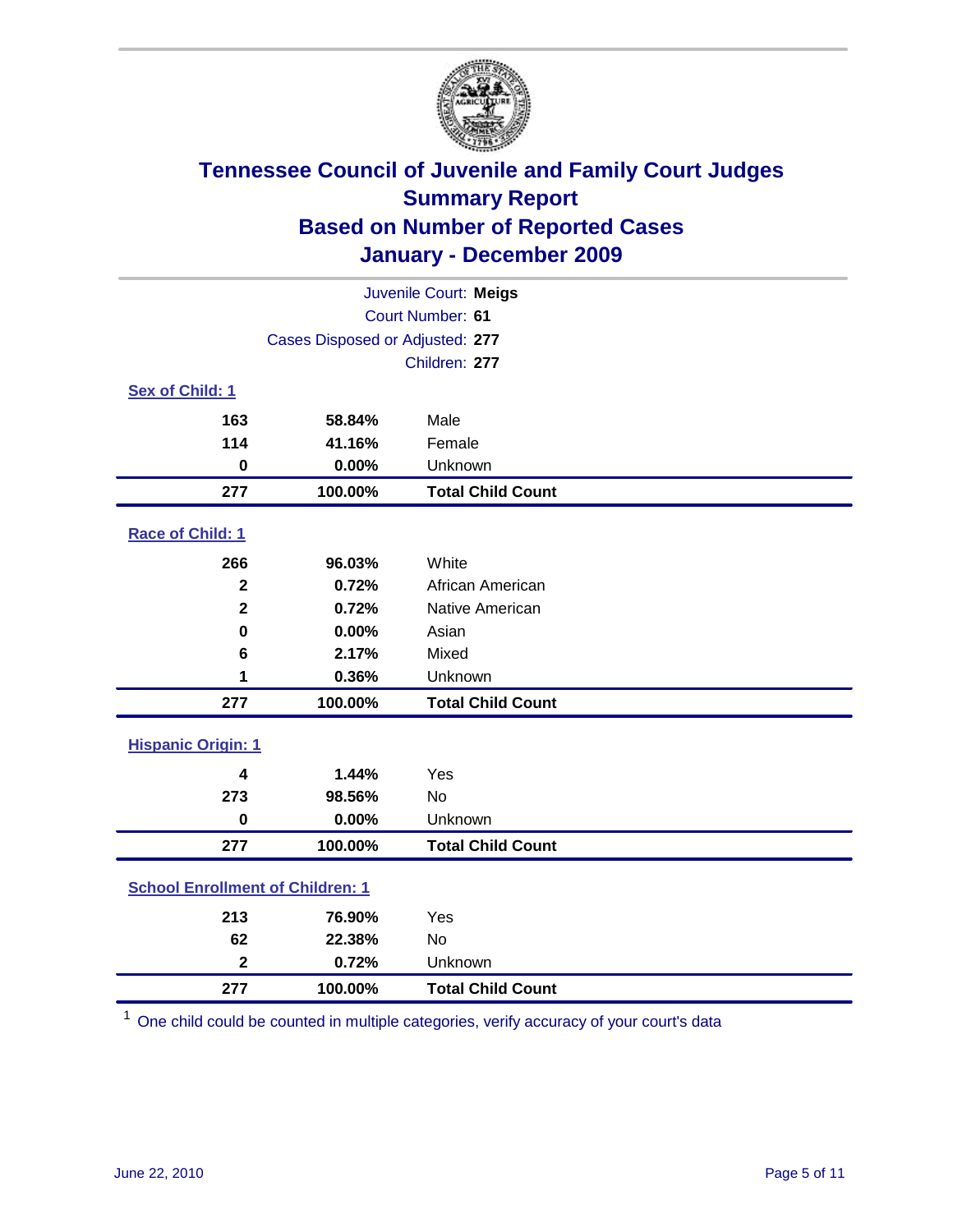

Court Number: **61** Juvenile Court: **Meigs** Cases Disposed or Adjusted: **277** Children: **277**

### **Living Arrangement of Child at Time of Referral: 1**

| 277 | 100.00%  | <b>Total Child Count</b>     |
|-----|----------|------------------------------|
| 0   | $0.00\%$ | Other                        |
| 2   | 0.72%    | Unknown                      |
| 1   | 0.36%    | Independent                  |
| 1   | 0.36%    | In an Institution            |
| 0   | $0.00\%$ | In a Residential Center      |
| 1   | 0.36%    | In a Group Home              |
| 23  | 8.30%    | With Foster Family           |
| 1   | 0.36%    | With Adoptive Parents        |
| 88  | 31.77%   | <b>With Relatives</b>        |
| 15  | 5.42%    | With Father                  |
| 58  | 20.94%   | With Mother                  |
| 15  | 5.42%    | With Mother and Stepfather   |
| 10  | 3.61%    | With Father and Stepmother   |
| 62  | 22.38%   | With Both Biological Parents |
|     |          |                              |

### **Type of Detention: 2**

| 277 | 100.00%  | <b>Total Detention Count</b> |  |
|-----|----------|------------------------------|--|
| 0   | $0.00\%$ | Other                        |  |
| 271 | 97.83%   | Does Not Apply               |  |
| 0   | $0.00\%$ | <b>Unknown</b>               |  |
| 0   | 0.00%    | <b>Psychiatric Hospital</b>  |  |
| 0   | 0.00%    | Jail - No Separation         |  |
| 0   | $0.00\%$ | Jail - Partial Separation    |  |
| 0   | $0.00\%$ | Jail - Complete Separation   |  |
| 5   | 1.81%    | Juvenile Detention Facility  |  |
| 1   | $0.36\%$ | Non-Secure Placement         |  |
|     |          |                              |  |

<sup>1</sup> One child could be counted in multiple categories, verify accuracy of your court's data

<sup>2</sup> If different than number of Cases (277) verify accuracy of your court's data.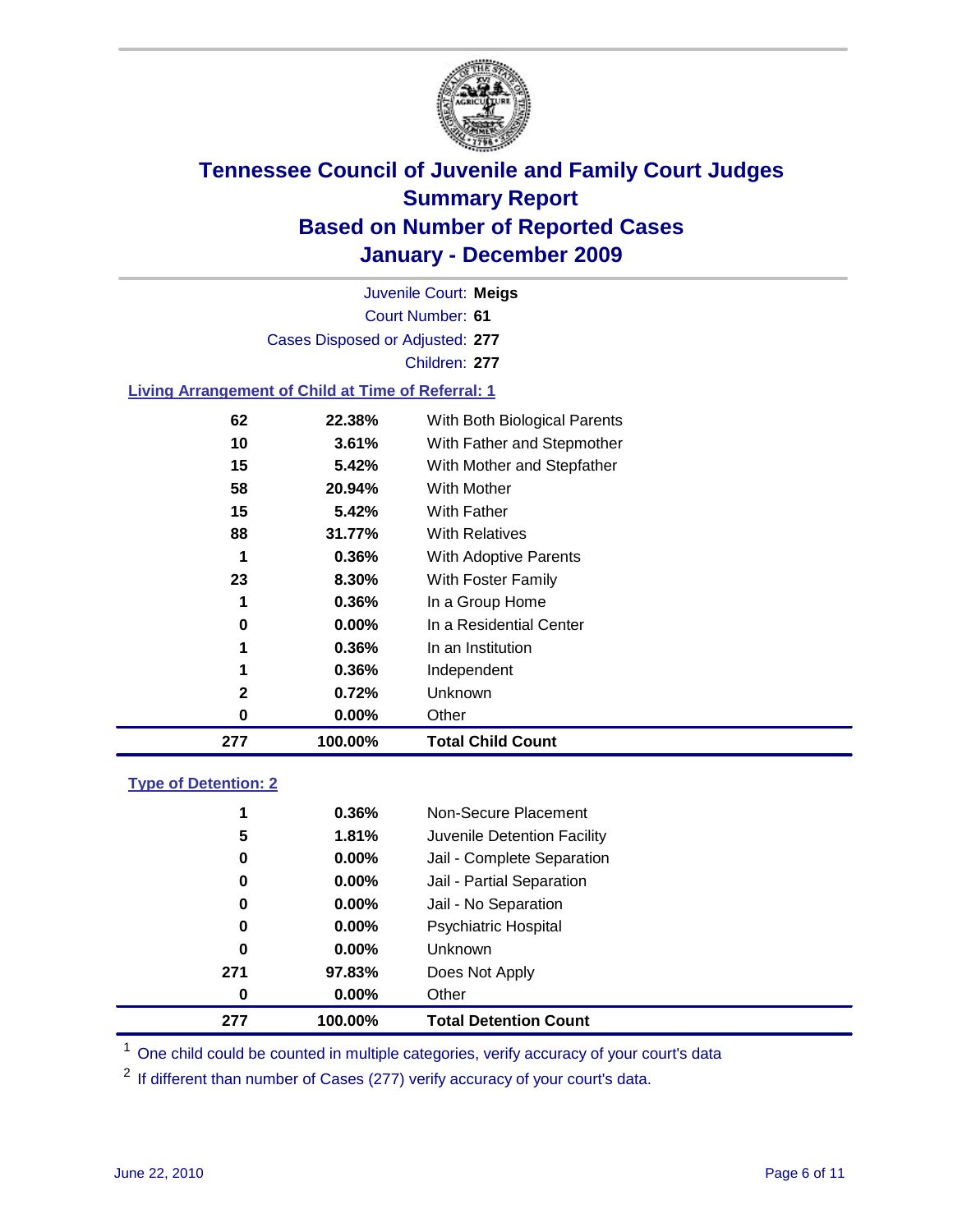

|                                                    | Juvenile Court: Meigs           |                                              |  |  |  |
|----------------------------------------------------|---------------------------------|----------------------------------------------|--|--|--|
|                                                    | Court Number: 61                |                                              |  |  |  |
|                                                    | Cases Disposed or Adjusted: 277 |                                              |  |  |  |
|                                                    |                                 | Children: 277                                |  |  |  |
| <b>Placement After Secure Detention Hearing: 1</b> |                                 |                                              |  |  |  |
| 5                                                  | 1.81%                           | Returned to Prior Living Arrangement         |  |  |  |
| 5                                                  | 1.81%                           | Juvenile Detention Facility                  |  |  |  |
| 0                                                  | 0.00%                           | Jail                                         |  |  |  |
| 0                                                  | 0.00%                           | Shelter / Group Home                         |  |  |  |
| 8                                                  | 2.89%                           | <b>Foster Family Home</b>                    |  |  |  |
| 0                                                  | 0.00%                           | Psychiatric Hospital                         |  |  |  |
| $\bf{0}$                                           | 0.00%                           | Unknown                                      |  |  |  |
| 253                                                | 91.34%                          | Does Not Apply                               |  |  |  |
| 6                                                  | 2.17%                           | Other                                        |  |  |  |
| 277                                                | 100.00%                         | <b>Total Placement Count</b>                 |  |  |  |
|                                                    |                                 |                                              |  |  |  |
|                                                    |                                 |                                              |  |  |  |
| <b>Intake Actions: 2</b>                           |                                 |                                              |  |  |  |
| 286<br>0                                           | 100.00%                         | <b>Petition Filed</b><br><b>Motion Filed</b> |  |  |  |
| 0                                                  | 0.00%<br>0.00%                  | <b>Citation Processed</b>                    |  |  |  |
| 0                                                  | 0.00%                           | Notification of Paternity Processed          |  |  |  |
| 0                                                  | 0.00%                           | Scheduling of Judicial Review                |  |  |  |
| 0                                                  | 0.00%                           | Scheduling of Administrative Review          |  |  |  |
| 0                                                  | 0.00%                           | Scheduling of Foster Care Review             |  |  |  |
| 0                                                  | 0.00%                           | Unknown                                      |  |  |  |
| 0                                                  | 0.00%                           | Does Not Apply                               |  |  |  |
| 0                                                  | 0.00%                           | Other                                        |  |  |  |

<sup>1</sup> If different than number of Cases (277) verify accuracy of your court's data.

<sup>2</sup> If different than number of Referral Reasons (286), verify accuracy of your court's data.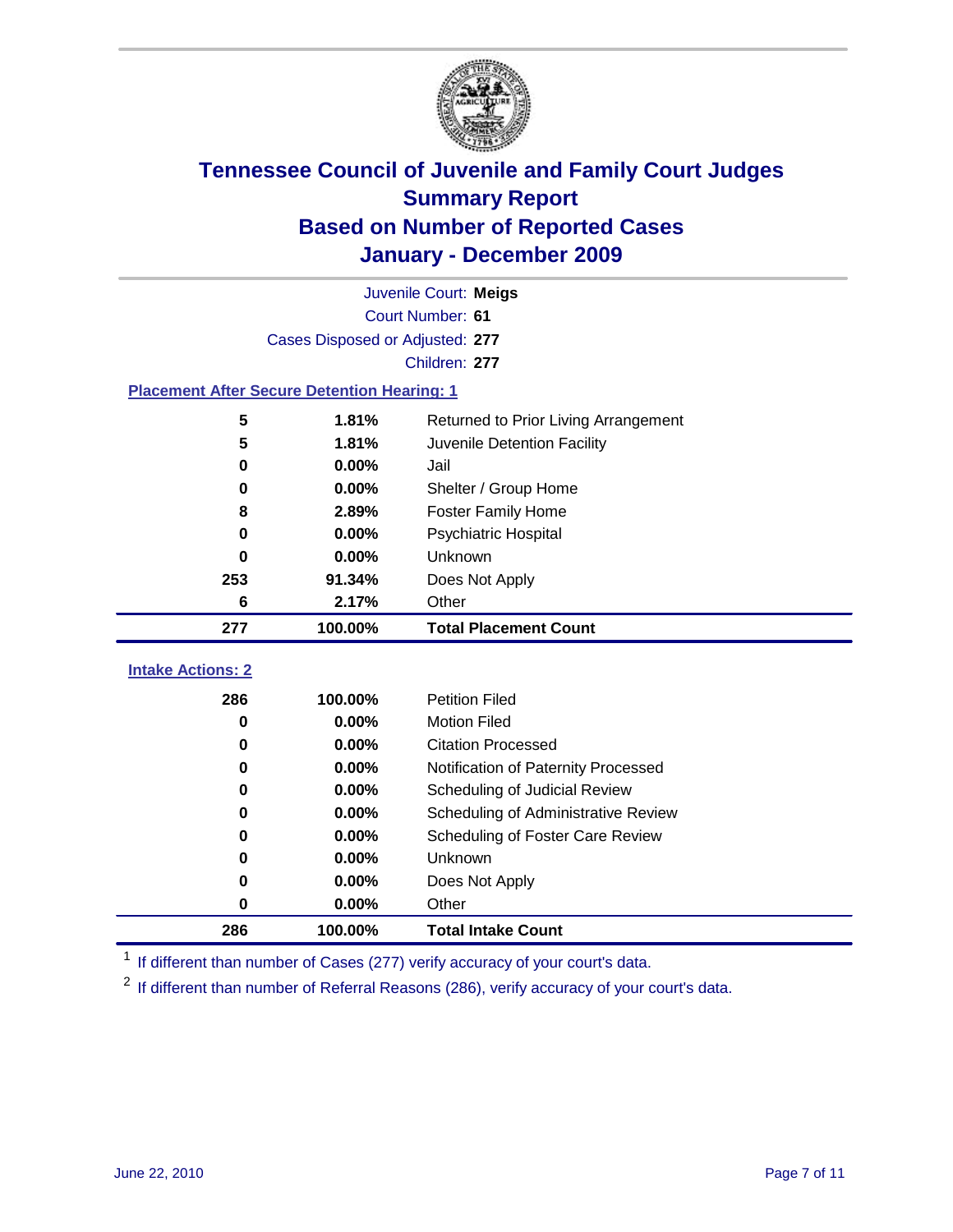

Court Number: **61** Juvenile Court: **Meigs** Cases Disposed or Adjusted: **277** Children: **277**

#### **Last Grade Completed by Child: 1**

| 277                     | 100.00% | <b>Total Child Count</b> |
|-------------------------|---------|--------------------------|
| 0                       | 0.00%   | Other                    |
| 5                       | 1.81%   | Unknown                  |
| 0                       | 0.00%   | Never Attended School    |
| 0                       | 0.00%   | Graduated                |
| 2                       | 0.72%   | <b>GED</b>               |
| 0                       | 0.00%   | Non-Graded Special Ed    |
| 14                      | 5.05%   | 12th Grade               |
| 20                      | 7.22%   | 11th Grade               |
| 40                      | 14.44%  | 10th Grade               |
| 32                      | 11.55%  | 9th Grade                |
| 25                      | 9.03%   | 8th Grade                |
| 19                      | 6.86%   | 7th Grade                |
| 6                       | 2.17%   | 6th Grade                |
| 6                       | 2.17%   | 5th Grade                |
| 10                      | 3.61%   | 4th Grade                |
| 11                      | 3.97%   | 3rd Grade                |
| 5                       | 1.81%   | 2nd Grade                |
| 12                      | 4.33%   | 1st Grade                |
| 14                      | 5.05%   | Kindergarten             |
| $\overline{\mathbf{r}}$ | 2.53%   | Preschool                |
| 49                      | 17.69%  | Too Young for School     |

### **Enrolled in Special Education: 1**

| 3   | 1.08%    | Yes                      |
|-----|----------|--------------------------|
| 274 | 98.92%   | No                       |
|     | $0.00\%$ | Unknown                  |
| 277 | 100.00%  | <b>Total Child Count</b> |

One child could be counted in multiple categories, verify accuracy of your court's data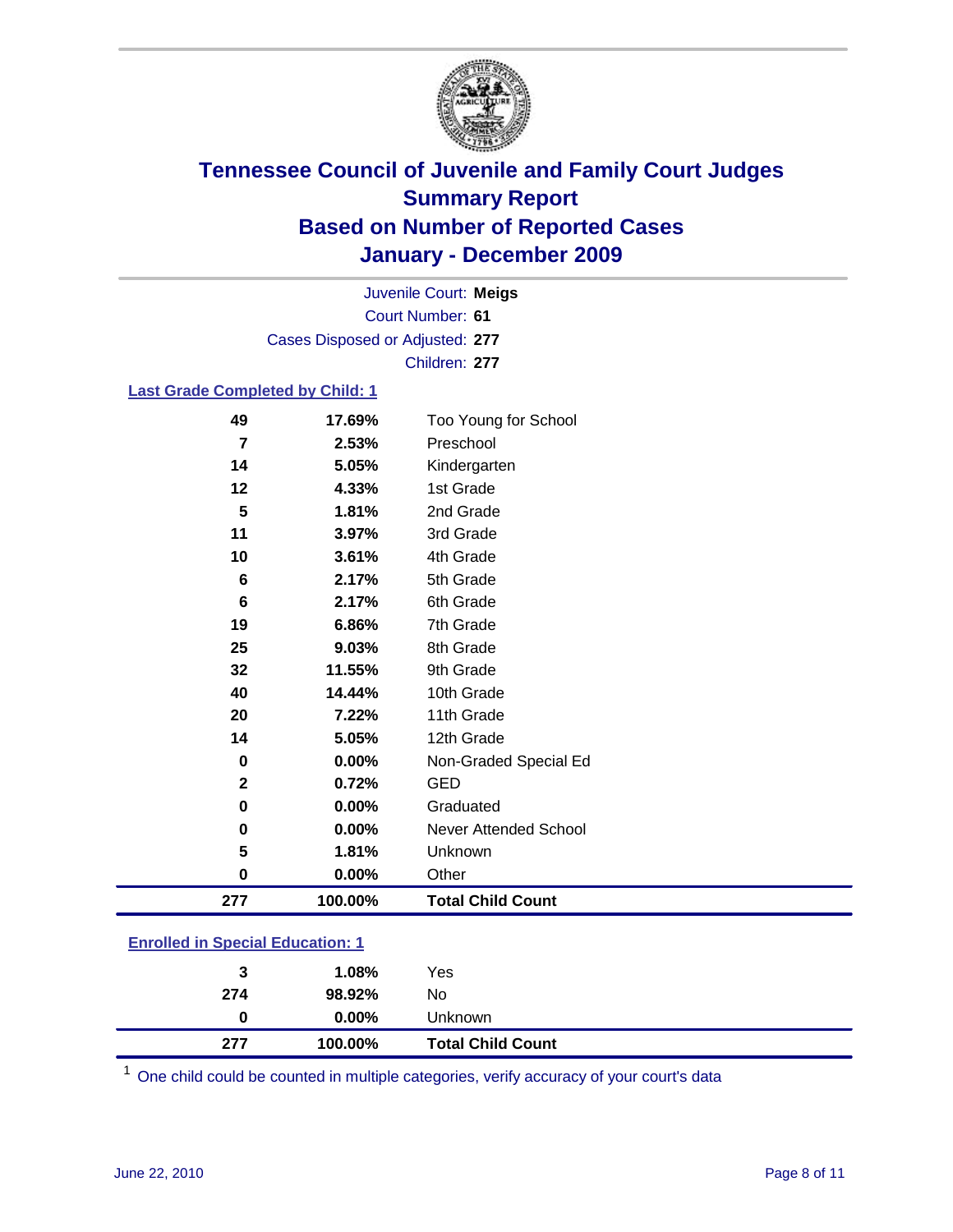

| Juvenile Court: Meigs        |                                 |                           |  |  |
|------------------------------|---------------------------------|---------------------------|--|--|
|                              | Court Number: 61                |                           |  |  |
|                              | Cases Disposed or Adjusted: 277 |                           |  |  |
|                              | Children: 277                   |                           |  |  |
| <b>Action Executed By: 1</b> |                                 |                           |  |  |
| 259                          | 90.56%                          | Judge                     |  |  |
| 1                            | 0.35%                           | Referee                   |  |  |
| 25                           | 8.74%                           | <b>YSO</b>                |  |  |
| 1                            | 0.35%                           | Other                     |  |  |
| 0                            | $0.00\%$                        | Unknown                   |  |  |
| 286                          | 100.00%                         | <b>Total Action Count</b> |  |  |

### **Formal / Informal Actions: 1**

| 32       | 11.19%   | Dismissed                                        |
|----------|----------|--------------------------------------------------|
| 0        | $0.00\%$ | Retired / Nolle Prosequi                         |
| 21       | 7.34%    | <b>Complaint Substantiated Delinquent</b>        |
| 50       | 17.48%   | <b>Complaint Substantiated Status Offender</b>   |
| 67       | 23.43%   | <b>Complaint Substantiated Dependent/Neglect</b> |
| 0        | $0.00\%$ | <b>Complaint Substantiated Abused</b>            |
| $\bf{0}$ | $0.00\%$ | <b>Complaint Substantiated Mentally III</b>      |
| 37       | 12.94%   | Informal Adjustment                              |
| 1        | 0.35%    | <b>Pretrial Diversion</b>                        |
| 0        | $0.00\%$ | <b>Transfer to Adult Court Hearing</b>           |
| 0        | $0.00\%$ | Charges Cleared by Transfer to Adult Court       |
| 0        | $0.00\%$ | Special Proceeding                               |
| 5        | 1.75%    | <b>Review Concluded</b>                          |
| 66       | 23.08%   | Case Held Open                                   |
| 7        | 2.45%    | Other                                            |
| 0        | $0.00\%$ | <b>Unknown</b>                                   |
| 286      | 100.00%  | <b>Total Action Count</b>                        |

<sup>1</sup> If different than number of Referral Reasons (286), verify accuracy of your court's data.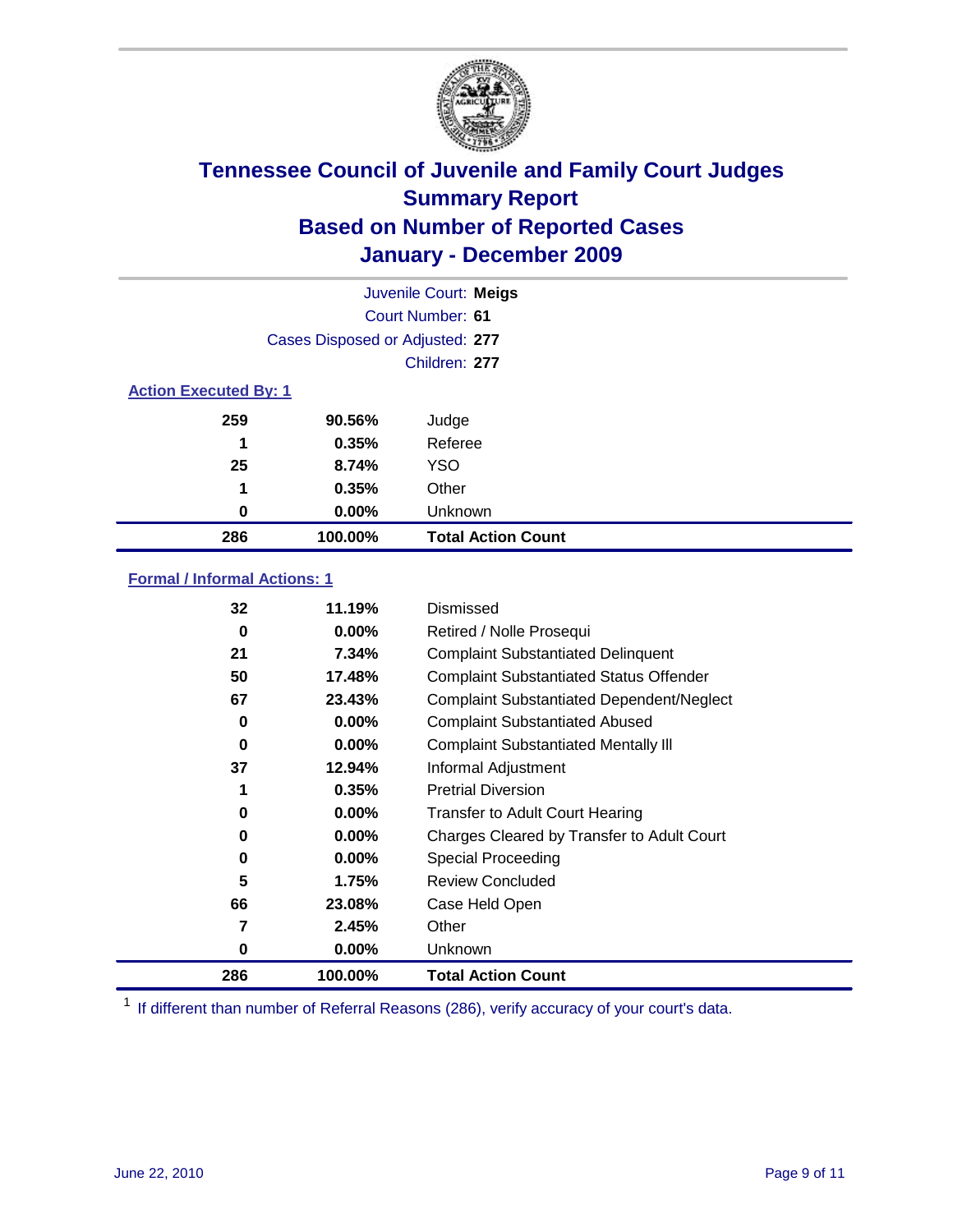

|                       |                                 | Juvenile Court: Meigs                                 |
|-----------------------|---------------------------------|-------------------------------------------------------|
|                       |                                 | Court Number: 61                                      |
|                       | Cases Disposed or Adjusted: 277 |                                                       |
|                       |                                 | Children: 277                                         |
| <b>Case Outcomes:</b> |                                 | There can be multiple outcomes for one child or case. |
| 34                    | 10.76%                          | <b>Case Dismissed</b>                                 |
| 4                     | 1.27%                           | Case Retired or Nolle Prosequi                        |
| 1                     | 0.32%                           | Warned / Counseled                                    |
| 77                    | 24.37%                          | Held Open For Review                                  |
| 1                     | 0.32%                           | Supervision / Probation to Juvenile Court             |
| 0                     | 0.00%                           | <b>Probation to Parents</b>                           |
| 0                     | 0.00%                           | Referral to Another Entity for Supervision / Service  |
| 0                     | 0.00%                           | Referred for Mental Health Counseling                 |
| 0                     | 0.00%                           | Referred for Alcohol and Drug Counseling              |
| 0                     | 0.00%                           | <b>Referred to Alternative School</b>                 |
| 0                     | 0.00%                           | Referred to Private Child Agency                      |
| 0                     | 0.00%                           | Referred to Defensive Driving School                  |
| 0                     | 0.00%                           | Referred to Alcohol Safety School                     |
| 0                     | 0.00%                           | Referred to Juvenile Court Education-Based Program    |
| 0                     | 0.00%                           | Driver's License Held Informally                      |
| 0                     | 0.00%                           | <b>Voluntary Placement with DMHMR</b>                 |
| 0                     | 0.00%                           | <b>Private Mental Health Placement</b>                |
| 0                     | 0.00%                           | <b>Private MR Placement</b>                           |
| 0                     | 0.00%                           | Placement with City/County Agency/Facility            |
| 1                     | 0.32%                           | Placement with Relative / Other Individual            |
| 53                    | 16.77%                          | Fine                                                  |
| 25                    | 7.91%                           | <b>Public Service</b>                                 |
| 1                     | 0.32%                           | Restitution                                           |
| 0                     | 0.00%                           | Runaway Returned                                      |
| 0                     | 0.00%                           | No Contact Order                                      |
| 0                     | 0.00%                           | Injunction Other than No Contact Order                |
| 0                     | 0.00%                           | <b>House Arrest</b>                                   |
| 0                     | 0.00%                           | <b>Court Defined Curfew</b>                           |
| 0                     | 0.00%                           | Dismissed from Informal Adjustment                    |
| 0                     | 0.00%                           | <b>Dismissed from Pretrial Diversion</b>              |
| 0                     | 0.00%                           | Released from Probation                               |
| 0                     | 0.00%                           | <b>Transferred to Adult Court</b>                     |
| 0                     | 0.00%                           | <b>DMHMR Involuntary Commitment</b>                   |